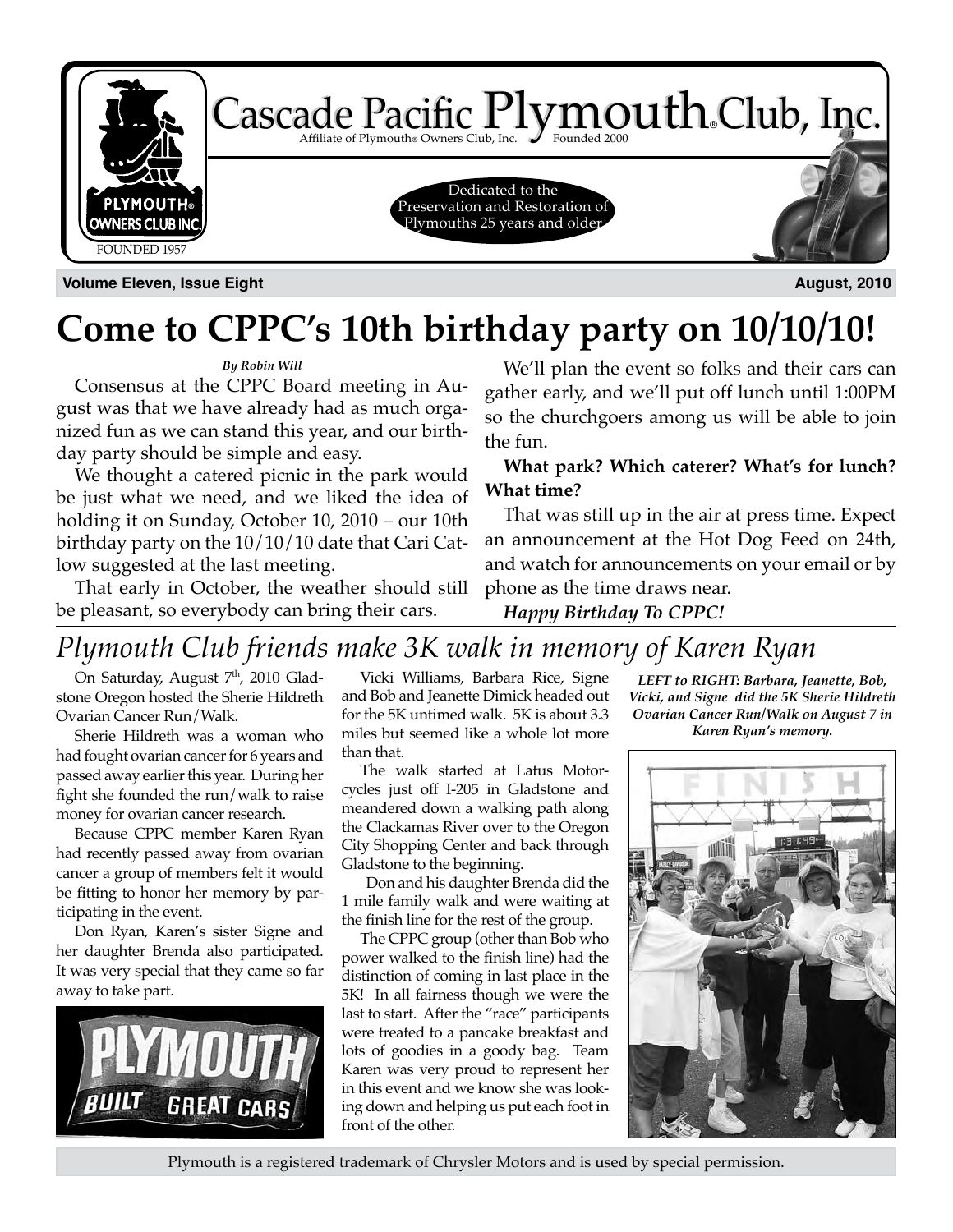### **CPPC Officers 2010**

President, Mike Bade *503-206-4652, Happy Valley, OR* Vice-President, Robin Will *503-285-3437, Portland, OR* Secretary, Cari Catlow *503-427-0155, Tualatin, OR* Treasurer, Dolores Call *503-723-5118, Milwaukie, OR* Standing Committees **Activities**

Gary Rusher 503-638-5521 Don Hufschmid 503-577-7899 Knute Austad 503-260-0044

#### **Membership**

Bill Call, Chair 503-723-5118 Duanne Luckow 503-761-9411 Gary Rusher 503-638-5521 Robin Will 503-285-3437

#### **Refreshments Coordinators**

Dennis & Jeannie Mowery 503-760-3184

#### **Technical Advisors**

Ken Van Coelen 503-310-7228 Dave Williams 503-266-4287

#### **Mayflower Tours**

Karen Ryan 360-225-6026 **Newsletter**

### Robin Will 503-285-3437,

robin@robinwill.com Jerry Dixon 360-891-2660 *Please submit newsletter contributions by the 2nd Wednesday of each month.* **Membership & Dues:**

#### Cascade Pacific Plymouth Club, Inc. dues are \$20.00 per calendar year Membership runs February 1 through December 31.

Concurrent membership to the National Plymouth Owners Club is required.

http://www.plymouthbulletin.com/members.htm **Mailing Address:**

P.O. Box 2988, Clackamas, OR 97015

#### **Advertising Rates:**

Advertising is free to current Cascade Pacific Plymouth Club members. 1 column by 1 inch (black and white only)

#### **Vendor Rates:**

\$25.00 for 11 issues, 3.5" x 2" Photos accompanying classified ads are \$10.00 per newsletter. Advertisements should be Plymouth-related services.



# **July 27 meeting highlights**

**Guests:** Mick DeSantis' friend Charlie Nelson, who owns a 1949 Plymouth, accompanied him. D.J. Freeman attended with his daughter Alice.

Mike thanked Vicki and Dave Williams for providing the refreshments.

**Treasurer's Report:** Dolores Call reported a balance of \$8,763.51 in the Club treasury as of July 27, 2010. The report was approved as submitted.

**2010 POC Meet** Treasurer Lorraine Griffey reported that the bank balance for the Plymouths to Portland event was \$7,505.40. Three checks are outstanding. When they are cleared Lorraine will transfer the funds to CPPC and close the account. After reimbursing CPPC for the \$2,000 seed money that started the account the net profit to the club will be \$5,505.40.

#### **Activities:**

Show and Shine at the Columbia Gorge Interpretive Center will be held in Stevenson, WA on Saturday, September 4. Sharon Tiffany circulated a clipboard for volunteers to help with registration and parking.

Scott Johnson's annual Cruise-In At The 10 O'Clock Church in Beavercreek is scheduled for Saturday, September 25.

**Hot Dog-ust Night** will be the focus at the August 24 CPPC membership meeting. Potluck desserts are requested. The club will provide the dogs, salads, beverages and place settings.

**Mayflower Tour:** Jeanette Dimick announced the Friday August 20 tour to the Mount Angel Library, lunch in the area, and Seabright Garden which is known for its collection of hostas.

 Jeanette also told of the Mt. Hood Kiwanis Kids Camp for disabled children. If anyone would like to join the Dimicks and Willis' at their weekly BBQ on July 29 please contact Jeanette.

As an aside, Jeanette updated the members on Lanny Knutsen, editor of the POC Bulletin and his search for ancestors in a pioneer cemetery in her area. Lanny did, in fact, find the graves of several family members there.

**Member Care:** Lorraine Griffey thanked the club for the calls and cards she has received since breaking her fibula above the ankle earlier in the month. Lorraine read aloud the thank you card that Peni Powell sent to the meeting with Lee. She is slowly recovering from her surgery.

**Technical Committee:** Ken Van-Coelen said that the next technical meeting will bring the 1973 Plymouth Valiant belonging to Lorraine Griffey's grandson, Joshua, to Jimmie Fox's garage and get it running. (See article on page 6.)

**West-to-East Tour:** Tom Nachand and Bill Call are exploring the possibility of organizing a reverse crosscountry tour of the East-West journey in 2003. This would originate in Newport, OR and end at Plymouth, MA. Gary suggested coordinating it with a 2012 POC meet.

**Hot Dog-ust Day 2011:** Mike spoke with the new manager at the Oregon City Haggen Food and Pharmacy, the host of the previous CPPC cruise-ins. The response was hesitant based on slow business. Mike will follow up with him again.

**2011 POC Meet** location in Northern California has not been determined yet. It would be outside the San Francisco area due to the expense.

**CPPC 10th Anniversary:** Suggestions were solicited for a party theme or activity. A local caravan and picnic earned the most input. The tenth anniversary celebration could be held on Sunday, October 10 (10/10/10), possibly at Clackamette Park. A commemorative full-color newsletter was suggested by the Board, pending agreement about the expense.

**Board and Committees:** The club still needs a volunteer for Activities Chair and the Member-at-Large Board position.

### **For the Good of the Order:**

Bill Call pitched his 3rd Marine Division Association. Veterans gather to tell stories, remain involved with the Corp, and send care packages to Marines currently deployed. Bill said he plans to submit a request at the August Board meeting for a \$250 donation to help fund the care packages project. Larry

*(continued on page 3)*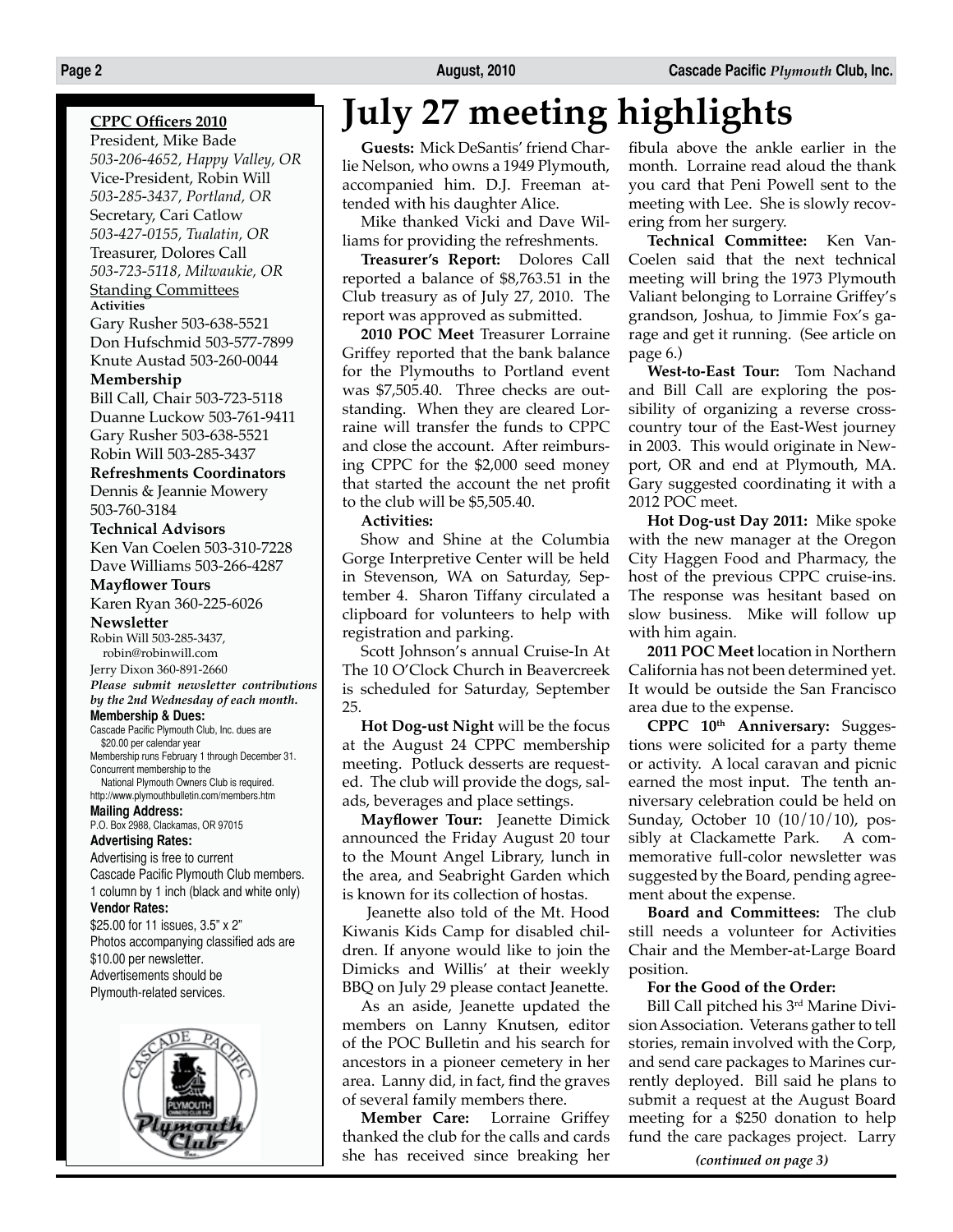# The Steering Column, A Message from the President

2010 is certainly slipping away, the summer has been a busy one with the personal commitments and Plymouth Club activities.



I am encouraged to see so many of you at the monthly membership meetings and I know your lives are just as busy as mine. It is easy to say that we

have other things to do when it comes to coming to a meeting or getting involved in the club activities, but any thing worth having will take effort, so I appreciate those of you who make that commitment each month.

It takes a little time to respond back to you, but I really want to hear from you about how to make the club the best we can be. It has been a little quiet since the 2010 meet, maybe you are also catching up on things put on hold to help with the meet.

### **Woodburn's Settlemeier House is September 21 Mayflower destination**

Tuesday September 21, 2010 we will meet at the Settlemier House in Woodburn at 10:00 am for a tour. Address is 355 Settlemier Ave. (corner of Settlemier and Garfield St.)

We will tour the house and then go to the Woodburn Museum for another tour, lunch following at an authentic Mexican Restruant in Woodburn.

cost for the settlemier house is a donation of at least \$5, Museum about the same.

Driving Directions:

I-5 Woodburn Exit

go east on Highway 214 for about a mile then turn south at stop light at intersection of Highway 214 and Settlemier AV. House is about 4 blocks south of the intersection.

I will be at the August meeting with a sign up sheet

Ruth DeSantis

503-981-9098 or my cell phone today at 503-833-2130

As the club moves into the next 10 years of it's history we will continue to need your ideas to keep thing fresh for the health and wellbeing of the membership. Personal relationships have always been the key to the success of our club and that other clubs are trying to figure out, celebrate our differences as well as our similarities.

Hot Dogust Night, the August membership meeting will be a good time to catch up on what has been going on with all of you over the summer, and celebrate again, the success of the recent 2010 Meet.

The board meetings are open to the membership and we would welcome those of you who have the time to come and get more involved. We are looking for help with the membership committee and an activities coordinator; the more people involved the easier for everyone.

Check the website for upcoming activities and pictures form events and activities.

If you have the time, try and give a call or visit to those in our club who are having health issues or on the mend. It is not as hard as you might think, with the increasing age of our membership it will be more important as we move ahead.

I will look for more of you at the monthly meetings.

Respectfully, Mike Bade mdscbade@msn.com 503-206-4652 home 503-702-2480 cell



*OUT & ABOUT IN RENO: Donna and Mike Bade, Joanne and Jerry Dixon take a break from the action at Hot August Nights.*

### **Meeting highlights,** *continued from page 2*

Catt suggested that we reciprocate Bill's contributions to the club, financial and other, by donating \$500. The motion was passed by a unanimous vote. Bill will bring a veteran of the Iraq war to the September membership meeting as a guest speaker to tell about the importance of the care packages.

Jimmie Fox displayed a tool created by Lee Powell that extracts Plymouth Rock chickens from the flock.

Mike announced that Gary and Arlene Petersen donated their beach condo for Gary and Vera Rusher and Mike and Donna Bade to use one weekend as thanks for their dedication to the success of the 2010 POC Meet.

**Quiz:** Duanne Luckow knew that the official state drink of Nebraska is Kool-Aid. Ken VanCoelen knew that the only time Rev. Billy Graham watched television on a Sunday was when the Beatles performed on the "Ed Sullivan Show." Stephanie Willis knew that Helen Keller's name is etched in Braille on the back of the Alabama states-series twenty-five cent piece. Mick DeSantis knew that Hopalong Cassidy was the first character from a TV show to be featured on a lunch box.

**Door Prizes:** Cari Catlow (took the car art certificate), Philis VanCoelen, and Jeanne Mowery.

**50/50:** Vicki Williams was the winner.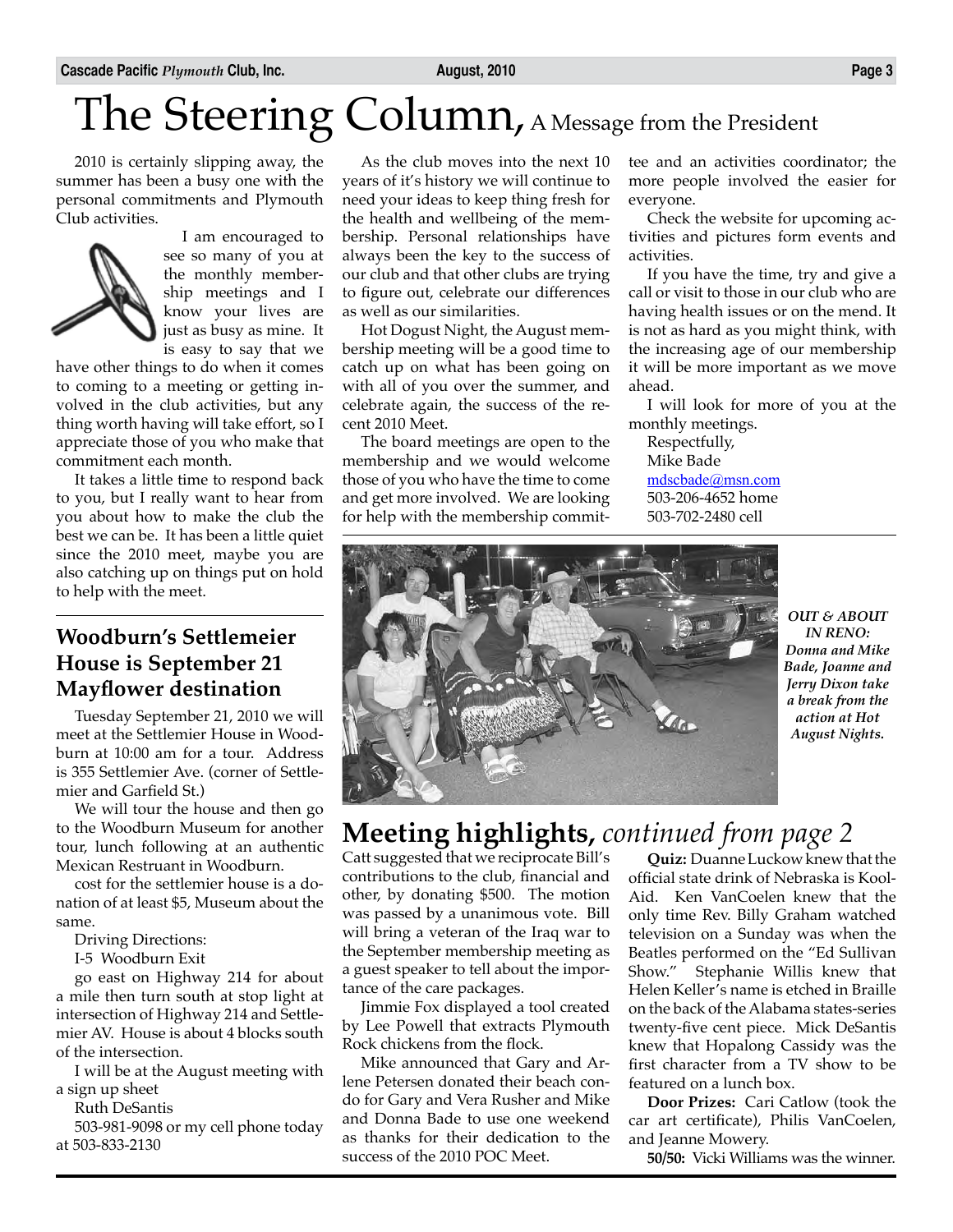### **CPPC pulls together to help Army Ranger with his '73 Valiant**

### *By Lorraiine Griffey*

In August, the Tech Committee worked on my grandson Joshua Peterson's 1973 Plymouth Valiant to get it running and ready for storage until he can have it shipped to his new location. I was asked to update the club on Josh's history, so here goes.

When Josh was getting ready to turn 16 my husband, Vern, and I decided to get Josh an old car that he could learn to work on and drive like Vern did as a young man. Vern was a master mechanic and dearly loved working on cars. In 1982, however, he was diagnosed with Multiple Sclerosis and by 1986 was pretty much confined to a scooter for the rest of his life. Josh got his 1973 Plymouth Valiant in 1997. He and his grandpa spent hours working on the car over the phone and in their garages in Albany and Gresham. Josh did all the work, learning how to be a good mechanic.

After graduating from Albany High School in 1999, Josh moved up to Gresham to go to college. In 2001 he found a magazine article about the Cascade Pacific Plymouth Club. He wanted to join but was too busy with school and working. He encouraged his grandpa to look into it, which was when we got involved.

Josh joined the Army in 2002 and became an Army Ranger, having now served in Iraq and Afghanistan for nine deployments. In 2006 Josh was injured while overseas. When the members of CPPC heard about it they extended CPPC membership to Josh for the next

### **Speaking of Safety: NSRA inspector cites frequently-seen issues for hot rods & collector cars**

*Editor's Note: CPPC member Don Amundson is the senior safety inspector for the Washington-Oregon Safety Team of the National Street Rod Association, and he was inducted into the Washington State Hot Rod Hall of Fame earlier this year.*

#### *By Don Amundson*

Here we are in ,id-August, with only a month or two of the average car person's participation left to go. For the Washington-Oregon Safety team members there really isn't a designated or specific season as such. The team does indoor car shows, cars being built at the owner's home, and one-day local cruise-ins. Our team has been on the "Top Ten" list of NSRA Safety Teams nationwide for nine of the last eleven years. Personally, in the last twentynine years I have inspected somewhere between 4300-4500 cars.

 I have two tips to pass on that seem to be quite prevalent from our inspections this year. Because a lot of vehicles set idle in the garage for four or five winter months, especially not even being started, the rubber hose from the fuel pump to the carburetor, via the fuel filter detiorate at a pace more rapidly in the past. The "newer" ethanol gas additive appears to be the culprit. I know

this happens because I speak from personal experience. When returning home after the Firecracker Run in Ferndale, I experienced "fuel starving" at higher speeds in my '59 Dodge. That monday following the Ferndale event, I took the fuel filter off and checked it. It was filled with a sooty, black powdery

*(continued on page 5)*

couple years. Josh has never been able to attend a meeting due to base restrictions and obligations but has always kept abreast of our activities and appreciated the club's concern. The Oregon City VFW sponsored him for membership last year and he has appreciated the many contacts.

At the end of July, Josh and his family- wife Anya, Lucian age 3, and Livian just 6 weeks old - transferred to Savannah, Georgia. He was unable to have his dearly loved Valiant shipped with him and was at a loss what to do as he definitely didn't want to lose it. Don Hufschmid came to the rescue and asked Bill Call if he could temporarily store it. Don had it trailered to Bill's and then the Tech Committee put their hands on it and got it running. Josh is ever so grateful.

When Josh recently returned from Afghanistan he presented Don with a flag which flew over his company while in battle, and a flag to his Grandma Raine that he carried in his backpack during deployment. We also received certificates with the flags from SFC Joshua J Peterson, TM Qafat Senior Enlisted Advisor, Qalat, Afghanistan and his Commander, which we'll share at the next meeting.

Thank you, members of CPPC,

#### **Cascade Pacific Plymouth Club Technical Committee 2010**

*The committee meets at Jimmie Fox's garage the 1st Saturday of each month. Please call for address and directions.*

**Jimmie Fox (Chair) 503-774-3441 No email, please Portland, OR Duanne Luckow 503-761-9411 daluckow@aol.com Portland, OR Dave Williams 503-266-4287 ilikemopar@aol.com Canby, OR Charles Willis 503-668-0129 upandstuff@netzero.net Sandy, OR Ken VanCoelen 503-310-7228 plymouthken@q.com Milwaukie, OR Dennis Markovich 503-663-1831 No email Boring, OR Marlo Edman 503-287-3753 medman@teleport.com Portland, OR Pat Brost 503-761-2792 pbrost0212@yahoo.com Portland, OR Bob Dimick 360-885-1113 bjdimick@q.com Brush Prairie, WA Loren Bennett 503-201-5537 lorenb65@verizon.net Hillsboro, OR David Pollock . 250-743-4859 dnpollock@shaw.ca Shawnigan Lake, BC Tony Gemma 503-631-4735 n7yga@ccwebster.net Oregon City, OR Tim McCarthy 503-620-8438 timmccart@aol.com Tigard, OR Philip Post 541-535-1860 harrigerj@charter.net Talent, OR Dennis Rice 503-393-7231 blue51plymouth@comcast.net Keizer, OR**

*If you have a question for the Technical Committee, please call one of the above. We will do all we can to help you with your car. NOTE: Keep this List handy for future use.*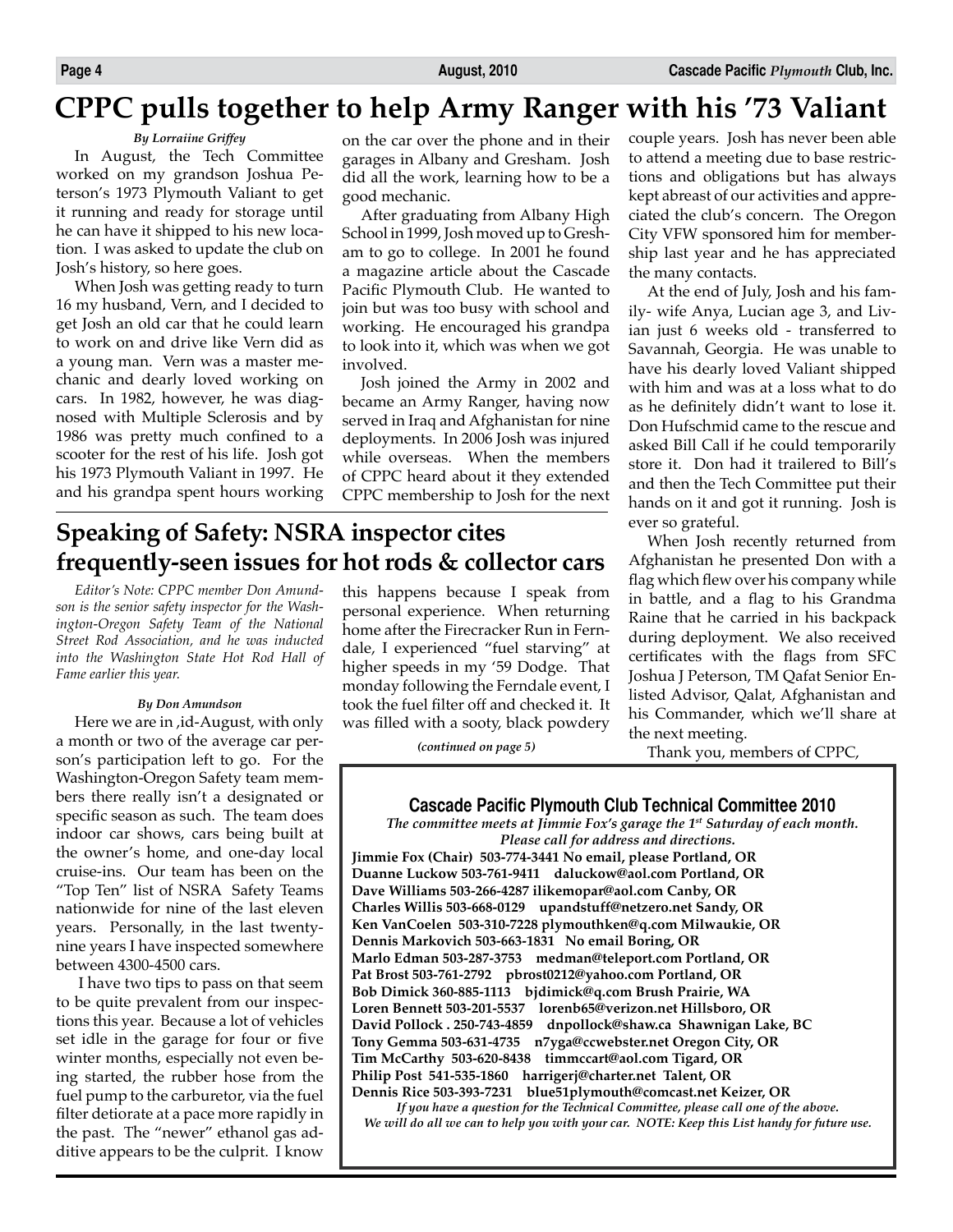#### **Cascade Pacific** *Plymouth* **Club, Inc. August, 2010 Page 5**

*OUT & ABOUT: The Westphals and Eccleston/Marble at the Steam-Up in Brooks; a 1931 Plymouth Sedan on the auction block at Hot August Nights in Reno (no word on the price it brought!); a finned '59 Plymouth for sale in Reno; one of Mike Bade's roadside finds in the land where cars take a long time to rust away, and a Zephyr Motorhome at Hot August Nights.*



type of substance. Detiorated rubber. I put a new hose and filter on and the problem was solved. I drove the car to Olympia last Sunday, experiencing no

further issues. The second issue that I have been finding this season has to do with the fastening of the main battery cable to the starter. Primarily on GM V-8's in the "modified" cars, but just as many on the restored original cars as well. For whatever the reason, when checking the snugness of these cables, many are so loose that, WITH AN OVEN GLOVE ON, you can move them, and occasionally wiggle them. The result is a poor connection in the starter. This can lead to hard starting, dim lights, and poor charging. It's an easy fix! Take a tappet wrench or similar thin bladed open end wrench and tighten the inner nut closest to the starter. If you don't have the tappet wrench get two thin jam nuts and put them on. Then attach the cable on the stud, and put on a washer and nut, holding the inner nut(nuts) with the open end wrench. Problem solved.

Keep it betweem the lines! Don Amundson, Washington State Safety Team member

### **Safety,** *continued from page 4* **Show & Shine in Stevenson on September 4; Fun, educational, and close to home**

Stevenson, WA- It's the Columbia Gorge Interpretive Center Museum's fourteenth annual "Show N' Shine" car show and automotive swap meet, Saturday, September  $4<sup>th</sup>$ , from  $12:00 - 4:00$ pm.

More than one hundred vehicles are expected to roll into Stevenson, WA for the show. Last year, nine different regional car clubs supported the event. The entry fee for your classic vehicle is just ten dollars. Included in the "goodie bag" is a guest pass for the Museum. Car show spectators are free but admission rates to the museum apply.

There will be an automotive swap meet, too, a "must see" for those with a project, thinking about getting one started, or just curious. A swap meet space to sell your gear-head goods is ten dollars.

Listen to familiar tunes as you admire the cars and trucks. It'll take awhile to see them all and then vote for your favorite. There are more than twenty categories with awards being determined by People's Choice and

a Best of Show by participants' vote. Entrants have a chance for great door prizes and everyone can compete for several raffle treasures. To satisfy the munchies, burgers, polish sausages, popcorn, ice cream and beverages will be available.

This is a fun, "close to home" event to kick off the Labor Day Weekend as well as a fundraiser for the museum's education programs and general operation. Give your summer activities a good send off and attend this family affair. And if your dream vehicle isn't a reality yet, come look and do a little dreamin' and wish 'in. Looking is free!

Volunteers are needed so if you are interested in helping give the Museum office a call: 1.800.991.2338 or email questions to *sharon@columbiagorge.org.* Volunteers are needed at the gate, parking, registration, raffle and door prizes booth. CGICM is open daily from 10:00 -5:00 pm and located just below Skamania Lodge at 990 SW Rock Creek Drive, Stevenson, WA.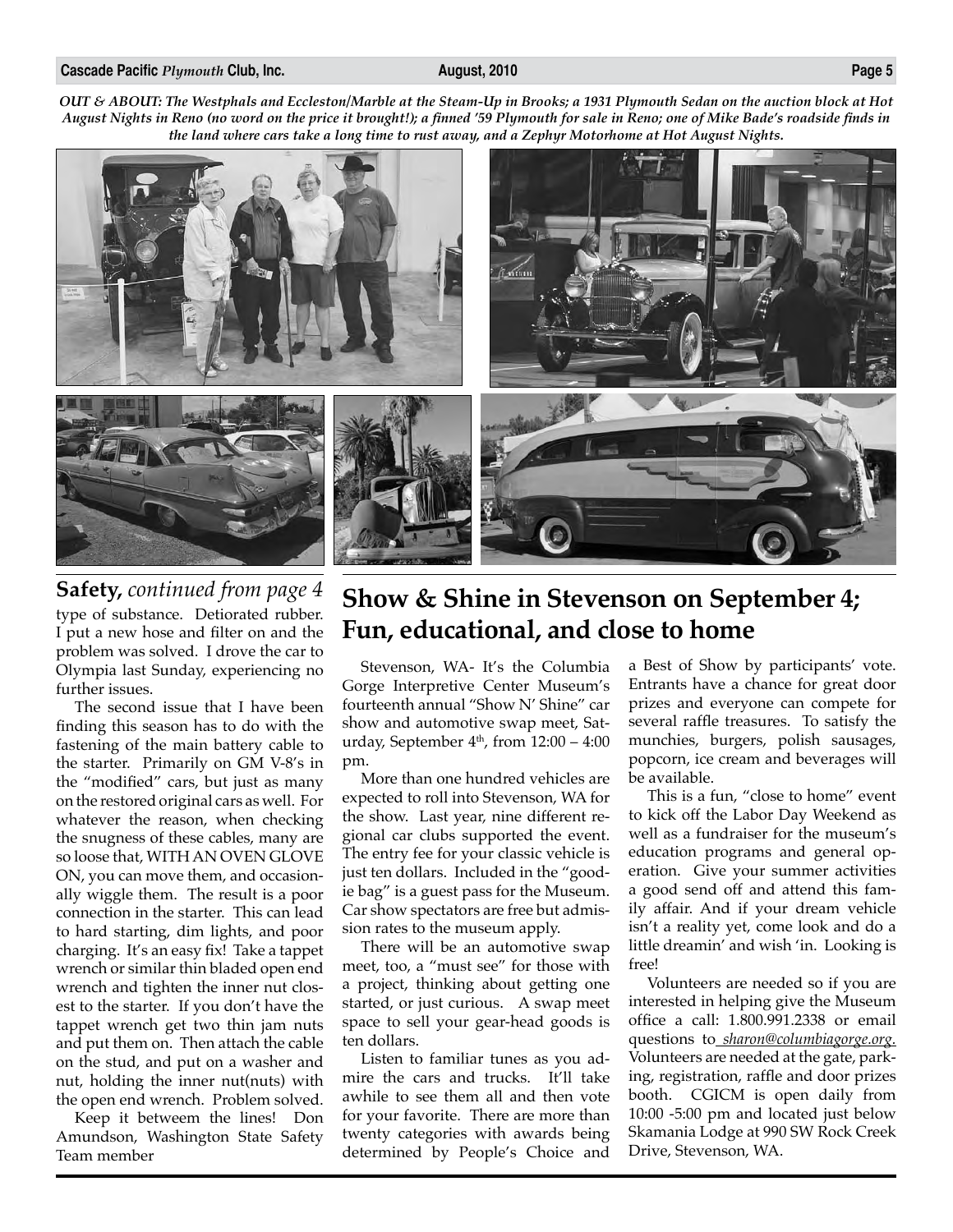

Boys will be boys… Bill Call just had to get out on his new motorcycle and make contact with the hot exhaust pipe. Keep that leg up, Bill.

Janet Laurine still has multiple health issues, however, is feeling so much better that she plans to be at the next meeting.

Patty Brost is on the mend after the tumble that resulted in a sprained ankle and bunged up knee. That did not prevent her from going with Pat to the big National Model A Convention in Canada.

Peni Powell continues to make a tough recovery from her surgery. She needs our best wishes, calls and cards to help her along.

Philis VanCoelen, who sends all of us those great get-well cards from CPPC, is struggling herself with leg and hip pain after going down a steep embankment during an outing with her family. The dizziness that has plagued her still has not been resolved.

Lorraine Griffey got good news: the ankle bone is healing quite well and received the go-ahead to walk hands-free with the boot. Hopefully, matching shoes and driving are on the agenda in another week or so. Watch out for all those curbs, everyone!

### NUTS & BOLTS: **August's Board Highlights**

**T**he Board of Directors met August 10, 2010 at 5:45 p.m. Present at the meeting were the following Board Members: Mike Bade; Robin Will; Dolores Call; Gary Rusher;.Also attending were Bill Call; Lorraine Griffey; Don Hufschmid and Duanne Luckow. Mike Bade recorded the minutes.

**Treasurer's Report:** Dolores Call submitted the Treasurer's Report by mail and reported \$8,278.94 was in the treasury as of July 31, 2010. Lorraine Griffey reported that she closed the 2010 POC National Meet account and remanded the balance to CPPC.

**Hot Dogust Night:** Mike Bade has contacted Retha Harden to help coordinate the setup on August 24<sup>th</sup>.

Mike has sent out an email to remind members to bring a salad or dessert. Lorraine Griffey was concerned that the club provided everything in the past.

**Vancouver Concours D' Elegance car show:** Mike Bade discussed preparation for the Vancouver Concours August 22. Mike Bade will provide his 12' x 12' tent, and bring two tables. Robin Will, will setup and take down.Robin and Mike will provide display materials. Mike will have the new membership applications available to hand out. Gary Rusher will have copies of past newsletters to handout as well.

**Activities:** Gary Rusher reported that all but two of the people who had signed up for the WAAM tour had canceled out when contacted. He suggested to send out an email to encourage members to go to the Rock Around the Block car show in Gresham and meet informally as a group.

**Activities Committee:** Bill Call has volunteered to head-up an activities committee to organize monthly activities and guest speakers. Bill volunteered himself, as well as Sam Stafford, Duane Luckow and Mike Bade to start off. The group will start meeting and planning out activities soon.

Bill announced that Jim Sheehan, from the his Marine Group, will be coming to the August membership meeting to thank the club for the \$500.00 donation to the Marine's efforts to send care packages to the troops in Afghanistan.

**CPPC 10th Anniversary:** Moved, seconded, passed, that we hold a catered picnic in a local park on 10/10/10 to celebrate the club's 10th anniversary.

It was suggested that we have a company like Busters BBQ cater the food, using some of the money from the recent 2010 Meet profits.

Venues for the picnic were discussed: Lorraine Griffey commented that she had a class reunion at Barton Park and was catered by Busters, costing approx.

| SEPTEMBER |  |
|-----------|--|
| BIRTHDAYS |  |

| Chuck Hamaker          | З  |  |
|------------------------|----|--|
| Joseph Budnick         | 4  |  |
| Dennis Markovich       | 5  |  |
| Jerry Smith            | 8  |  |
| Bob Westpha l          | 9  |  |
| Cynthia Freeman        | 12 |  |
| <b>Harriet Sweeney</b> | 13 |  |
| Richard Mayhew         | 13 |  |
| Jim Townsend           | 14 |  |
| Sara Chase             | 15 |  |
| Chris Winchell         | 15 |  |
| Richard Cerruti        | 16 |  |
| Susan Hamaker          | 18 |  |
| Angela Baker           | 23 |  |
| D.J. Freeman           | 24 |  |
| Joanne Dixon           | 24 |  |
| Richard Clyde          | 29 |  |
| Wyoma Standal          | 29 |  |
|                        |    |  |

\$15.00 per person. It was suggested that members signup and pay \$5.00, so they have some investment and are more likely to come.

Oaks Park, Clackamette Park, and Barton Park were all mentioned. Board members will confirm a location before the membership meeting.

**10th Anniversary Newsletter:** Robin has proposed a slightly larger newsletter for the 10<sup>th</sup> Anniversary of the club. A full color edition would cost about \$600. Mike expressed concern with the expense and suggested that we explore some alternatives.

Mike Bade reported that he had been roughing out ideas for a 10<sup>th</sup> Anniversary History for the club, format yet to be determined.

**Guest Speakers:** Ideas for guest

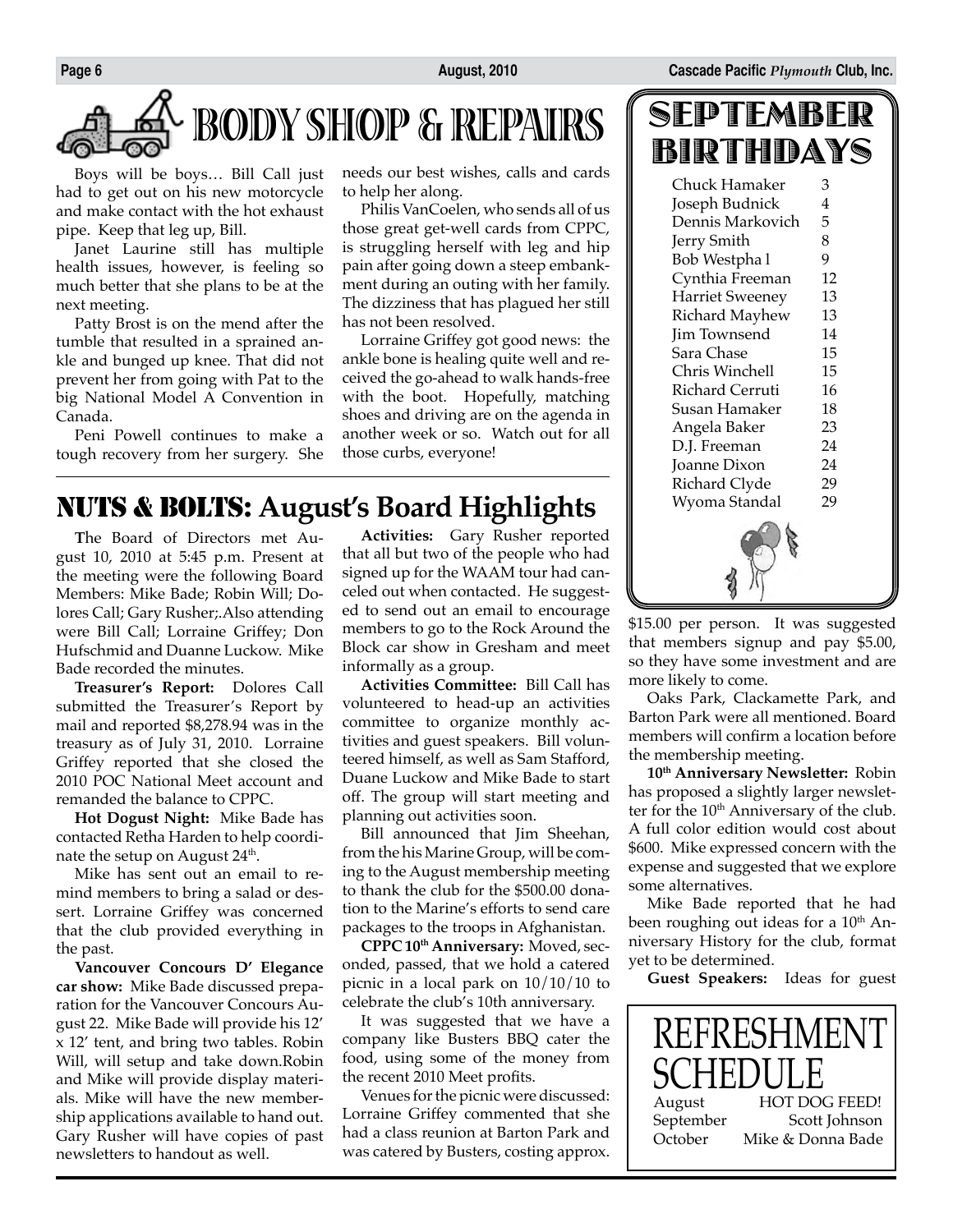**1948 PLYMOUTH CONVERTIBLE**

1953 Dodge 231CI flathead, dual carbs, headers and aluminum head, alternator, recent new wiring 12V, overdrive transmission, dropped spindles, front disc brakes, 8" Ford rear end with new gears and brakes, recent complete paint & upholstery, new Glide front seat, excellent black top,

new tires, original front seat in excellent condition and extra parts go with car, thousands spent, always garaged in a climate-controlled garage, award winner, all recepts shown on request,

more pictures on request.

**\$36,500** John Chase 360-665-6102 cell 360-749-4836



**FOR SALE**

1950 Plymouth Coupe, In good shape, very straight and runs. This is garaged and was an Oregon State-owned car. \$6,900 OR MAKE OFFER Marty 503-939-5758 marty3931@comcast.net



Four 15" Plymouth wheel covers. For a 51 or 52 but could be used on any 15" wheel. Very good condition. \$50. Two exterior door handles with two door locks (no key). Came off a 51 Plymouth. \$25. Call Dennis. (503) 393-7231

Edward Corrigan (club member) , ph# 253-535-6407 needs: Front motor mount for a 1953 Plymouth. This is a u-shaped mount that bolts to the frame. If you have one, or know of what other years will work please advise.

1932 PB RADIATOR, good for parts only. Come and get it. Pat Brost, 503- 761-2792.

FOR SALE: 1937 Plymouth Sedan Delivery. \$2500. 541-862-7215.

1930 Plymouth 4 Cyl. parts Engine & Trans. (\$75), front axel (free), Steering column (\$15), misc things. 1931 Plymouth 4 Cyl. Complete Engine and Transmission (\$300), differential (\$70, front axel (\$45), Steering Col. (\$25)and Driveline (\$25). You will need to pickup. Call Mike Bade: 503-206-4652 Home or email mdscdade@msn.com

### **Board,** *continued from page 6*

members to share with the club their skills and talents. Mem- 503 515 9042; m164fal@molalla.net; www.molalla-masonic.com the National Model A Club convention in Canada, might be  $\frac{\text{Constant}}{\text{Chapter}; 503\,581\,2230}$ bers who have been on tours like the Brosts who attended approached to talk about their trip. Other suggestions were listed.

CPPC Club Bylaws, the requirements for the Board to Nomi- sunriver; 503 246 8477; barbara@consolidatedautoworks.com Members present showed that Mike Bade was willing to re- non, OR 97355; 9:00 am-3:00 pm; Adm. Free; Reg. Fee; Rollin' Oldies Car Club; 541 for the club, so we will need to find a nominee for her posi- town, Mount Angel, OR 97362; 8:00 am-3:00 pm, 8:00 am-3:00 pm; Adm. Free; nate a slate of Officers for 2011. A quick poll of the Board main as president; Robin Will is willing to continue as Vice Past President for the Board. Dolores Call offered to remain as Treasurer. Cari Catlow will not be returning as Secretary tion and for the position of Member At Large.

donaton has yet been made. The board authorized a \$250 do- Adm. Free; No Reg. Fee; Goldson Garage; 541 998 8794; robertasellars@peak.org **Old Business – Corbett Children's Theater Group:** No nation, and Dolores Call will send it from the CPPC account, since the 2010 POC Meet account is closed.

### **More** *Plymouth* **Parts & Cars: For Sale & Wanted Local August-September car events**

*Editor's Note: The Northwest Car Show Calendar, the little yellow book that's the Bible of car enthusiasts, is also available online at http:// www.upfrontimages.com. It lists events in Oregon, Washington, Idaho, Montana, Alaska and the western Provinces of Canada. Here is a sampling of close-to-home events for late August and most of September. For the whole shebang, you'll need to go online to buy a book or download their monthly listings. Enjoy!*

**Aug 27-28** - Brooks, OR; 18th Annual Brooks Oregon Truck Show Antique Powerland (I-5 Exit 263), 3995 Brooklake Rd. NE, Brooks, OR 97305; 12 noon-5:00 pm (Fri), 7:00 am-4:00 pm(Sat); Adm. Free; Reg. Fee - \$10; Pacific NW Truck Museum/OTC ATHS; 503 312 0039; protruck@msn.com; www.pacificnwtruckmuseum.org

**Aug 28** - Tacoma, WA; 33rd Annual LeMay Car Show & Auction LeMay Museum at Marymount, 325 152nd Street East, Tacoma, WA 98445; 9:00 am-5:00 pm; Auction 12 noon; Adm. Fee - \$10; LeMay Museum; 253 536 2885; events@lemaymuseum.org; www.lemaymuseum.org

**Aug 28** - Salem, OR; CJ's Hot Rod Picnic Cruise-In CJ's Hot Rod Shop, 4295 22nd Avenue NE, Salem, OR 97301; 9:00 am-3:00 pm; Adm. Free; No Reg. Fee; Salem Auto Club Council; 503 588 1932; cjshotrods@hotmail.com

**Aug 29** - Tigard, OR; Deuces Wild Poker Run Cobbtuning Surgeline, 16580 SW 72nd Ave, Tigard, OR 97224; 10:30 am-4:00 pm; Adm. Free; Reg. Fee - \$15; Tuner Coalition/Surgeline Tuning; 971 241 5291; two-b@live.com

**Sep 4** - Amboy, WA; Cruise To The Country Amboy Territorial Park, Amboy, WA 98601; 9:00 am-5:00 pm; Adm. Free; Reg. Fee - \$15; The Dirty Dozen; 360 256 5104; perrinbc@juno.com

**Sep 9-11** - Seaside, OR; Seaside's Wheels & Waves Downtown Seaside, 415 1st Avenue, Seaside, OR 97138; Adm. Free; Reg. Fee - \$45 (\$55 after 9/1); Seaside Downtown Development Assn; 503 717 1914; director@seasidedowntown.com; www.seasidedowntown.com

**Sep 10-12** - Yachats, OR; Fall Blues Show & Shine Yachats Inn, Yachats, OR 97498; 3:00 pm-10:00 pm Friday, 7:30 am-11:30 pm Saturday, 7:30 am-12 Noon Sunday; Adm. Free; Reg. Fee - \$35; Leadsled1 & Yachats Inn; 541 979 0615, 541 928 6246; leadsled1@comcast.net; www.americanstreetmasters.com/fall\_blues\_sns.htm

**Sep 11** - Redmond, OR; Oregon High Desert Swap Meet & Car Show Deschutes County Fairgrounds, 3800 SW Airport Way, Redmond, OR 97756; 7:00 am-3:30 pm; Adm. Free; No Reg. Fee; Central Oregon Old Car Club & Classic Chevy Club; 541 548 4467; bramsey@bendbroadband.com; http://www.coocc. org/swapmeet.htm

**Sep 11** - Sandy, OR; Sandy Oktoberfest Cruisin' Car Show Grass Lawn, 18090 SE Langesand Road, Sandy, OR 97055; 10:00 am-3:00 pm; Adm. Free; Reg. Fee - \$15; O.C.O.V.A.; 503 668 4096; 34chevrolet@gmail.com; www.sandyoktoberfest.net

**Sep 11** - Newport, OR; Cruise To The Coast (Car, Motorcycle, Woodies Show) Rogue Ales Brewery, Highway 101, Newport, OR 97365; 7:30 am-4:00 pm; Adm. Free (\$5 to dance); Reg. Fee - \$20 (includes dance); Bay City Cruisers; 541 444 7740; RetroMotive@live.com

**Sep 11** - Molalla, OR; 8th Annual Masonic Cruise-In Clarke Park, Molalla, OR speakers were discussed. Bill Call suggested approaching 97038; 11:00 am-4:00 pm; Adm. Free; Reg. Fee - \$15; Molalla Masonic Lodge 178;

**Sep 12** - Portland, OR; Slant 6 Club Fall Meet Delta Park, North Portland, Portland, OR 97217; 12 noon-5:00 pm; Reg. Fee; Slant 6 Club of America - Portland

**Sep 17-19** - Sunriver, OR; Sunriver Festival of Cars All marque sports car show, Sunriver Resort Meadows Golf Driving Range, Sunriver, OR 97707; 6:30 pm-9:30 pm Friday Reception, 8:00 am-3:00 pm Saturday Car Show, 8:30 am-1:30 **Nomination Committee:** Gary Rusher read from the  $\mu$ m-9.50 pm rinary Reception, 6.00 ant-5.00 pm statutary Car 5now, 6.50 ant-1.50 pm Sunday Drive Tour; Adm. Free; Reg. Fee; Sponsored by Various Groups in

> **Sep 18** - Lebanon, OR; Fifties In The Fall River Park, East Grant Street, Leba-451 1105; www.rollinoldies.org

**Sep 18** - Prineville, OR; 5th Annual Cruise To The Center of Oregon Stryker President; and Gary Rusher expressed he would continue as Field, 4th & Elm Streets, Prineville, OR 97754; Crook County Rodders; 541 410 9978 (Bill Roberts), 541 416 9314 (Dave Ryan); kinicat4@msn.com; www.ccrodders.com

> **Sep 18-19** - Mount Angel, OR; Mount Angel Oktoberfest Car Show Down-Reg. Fee - \$25; Salem Auto Club Council; 503 393 3143; jeffpam36@netscape.net

> **Sep 25** - Cheshire, OR; Car Show & Ice Cream Social Goldson Garage, 23479 Highway 36, 12.5 miles from Hwy 99, Cheshire, OR 97419; 11:00 am-3:00 pm;

> **Sep 25** - Independence, OR; Heritage Car Show Downtown Independence, Independence, OR 97351; 10:00 am-4:00 pm; Adm. Free; Reg. Fee - \$5 donation; Independence Hop and Heritage Festival; 503 949 8751; nwbp1@msn.com